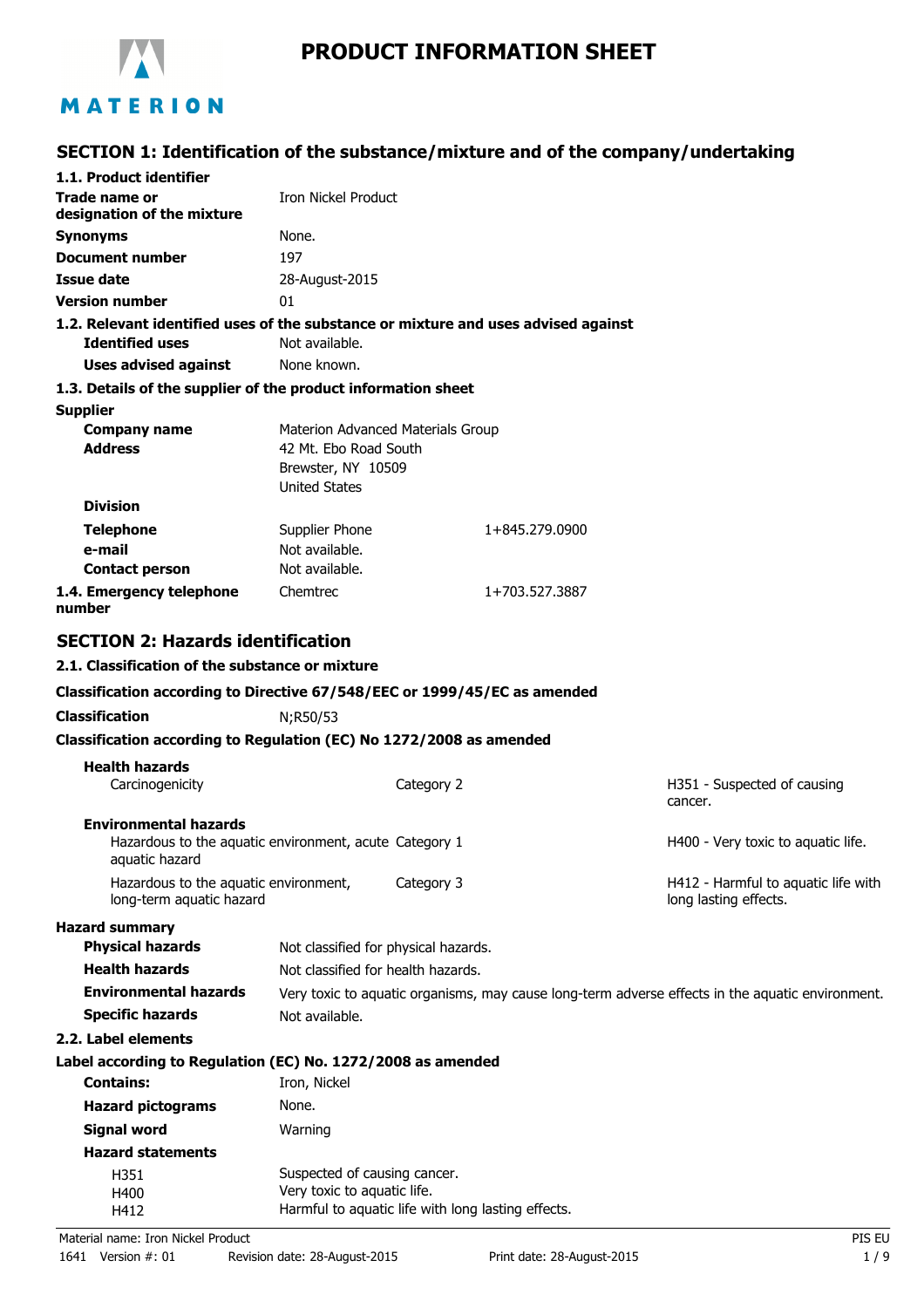| <b>Precautionary statements</b>          |                                                                                                                                                                                                                   |
|------------------------------------------|-------------------------------------------------------------------------------------------------------------------------------------------------------------------------------------------------------------------|
| <b>Prevention</b>                        |                                                                                                                                                                                                                   |
| P <sub>201</sub>                         | Obtain special instructions before use.                                                                                                                                                                           |
| P <sub>202</sub>                         | Do not handle until all safety precautions have been read and understood.                                                                                                                                         |
| P <sub>273</sub>                         | Avoid release to the environment.                                                                                                                                                                                 |
| P <sub>280</sub>                         | Wear protective gloves/protective clothing/eye protection/face protection.                                                                                                                                        |
| <b>Response</b>                          |                                                                                                                                                                                                                   |
| $P308 + P313$                            | IF exposed or concerned: Get medical advice/attention.                                                                                                                                                            |
| P391                                     | Collect spillage.                                                                                                                                                                                                 |
| <b>Storage</b>                           |                                                                                                                                                                                                                   |
| P405                                     | Store locked up.                                                                                                                                                                                                  |
| <b>Disposal</b>                          |                                                                                                                                                                                                                   |
| P501                                     | Dispose of contents/container in accordance with local/regional/national/international regulations.                                                                                                               |
| <b>Supplemental label</b><br>information | 73,5 % of the mixture consists of component(s) of unknown acute hazards to the aquatic<br>environment. 73,5 % of the mixture consists of component(s) of unknown long-term hazards to<br>the aquatic environment. |
| 2.3. Other hazards                       | None known.                                                                                                                                                                                                       |

# **SECTION 3: Composition/information on ingredients**

## **3.2. Mixtures**

## **General information**

| <b>Chemical name</b>   |          | $\frac{0}{0}$        | CAS-No. / EC<br>No.    | <b>REACH Registration No.</b>                                      | <b>INDEX No.</b>         | <b>Notes</b> |
|------------------------|----------|----------------------|------------------------|--------------------------------------------------------------------|--------------------------|--------------|
| Iron                   |          | $50 - 597$           | 7439-89-6<br>231-096-4 | $\overline{\phantom{a}}$                                           | $\overline{\phantom{a}}$ |              |
| <b>Classification:</b> | DSD: -   |                      |                        |                                                                    |                          |              |
|                        | $CLP: -$ |                      |                        |                                                                    |                          |              |
| Nickel                 |          | $3 - 50$             | 7440-02-0<br>231-111-4 | $\overline{\phantom{0}}$                                           |                          | $M = 10$     |
| <b>Classification:</b> |          | <b>DSD: N;R50/53</b> |                        |                                                                    |                          |              |
|                        |          |                      |                        | CLP: Carc. 2; H351, Aquatic Acute 1; H400, Aquatic Chronic 3; H412 |                          |              |

# **SECTION 4: First aid measures**

| <b>General information</b>                                                               | Not available.                                                       |        |
|------------------------------------------------------------------------------------------|----------------------------------------------------------------------|--------|
| 4.1. Description of first aid measures                                                   |                                                                      |        |
| <b>Inhalation</b>                                                                        | Not available.                                                       |        |
| <b>Skin contact</b>                                                                      | Not available.                                                       |        |
| Eye contact                                                                              | Not available.                                                       |        |
| <b>Ingestion</b>                                                                         | Not available.                                                       |        |
| 4.2. Most important<br>symptoms and effects, both<br>acute and delayed                   | Not available.                                                       |        |
| 4.3. Indication of any<br>immediate medical attention<br>and special treatment<br>needed | Not available.                                                       |        |
| <b>SECTION 5: Firefighting measures</b>                                                  |                                                                      |        |
| <b>General fire hazards</b>                                                              | Not available.                                                       |        |
| 5.1. Extinguishing media<br><b>Suitable extinguishing</b><br>media                       | DRY sand, sodium chloride powder, graphite powder or Met-L-X powder. |        |
| Unsuitable extinguishing<br>media                                                        | Not available.                                                       |        |
| 5.2. Special hazards arising<br>from the substance or<br>mixture                         | Not available.                                                       |        |
| Material name: Iron Nickel Product                                                       |                                                                      | PIS EU |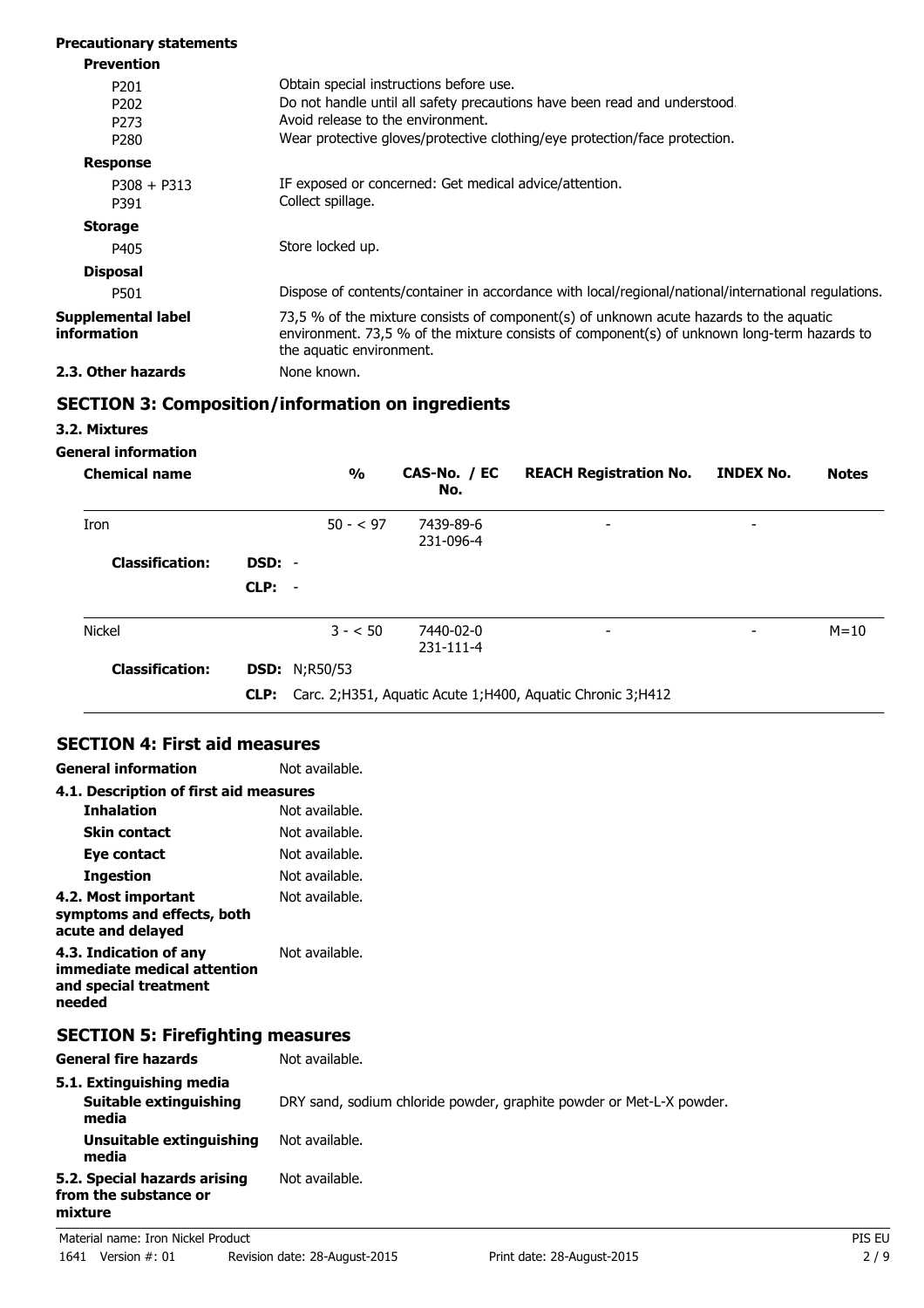# **SECTION 6: Accidental release measures**

#### **6.1. Personal precautions, protective equipment and emergency procedures**

| For non-emergency<br>personnel                               | Not available. |
|--------------------------------------------------------------|----------------|
| For emergency<br>responders                                  | Not available. |
| 6.2. Environmental<br>precautions                            | Not available. |
| 6.3. Methods and material for<br>containment and cleaning up | Not available. |
| 6.4. Reference to other<br>sections                          | Not available. |

## **SECTION 7: Handling and storage**

| 7.1. Precautions for safe<br>handling                                   | Not available. |
|-------------------------------------------------------------------------|----------------|
| 7.2. Conditions for safe<br>storage, including any<br>incompatibilities | Not available. |
| 7.3. Specific end use(s)                                                | Not available. |

## **SECTION 8: Exposure controls/personal protection**

## **8.1. Control parameters**

#### **Occupational exposure limits**

# **Austria. TRK List, OEL Ordinance (GwV), BGBl. II, no. 184/2001 Components Type Value Form** Nickel (CAS 7440-02-0) STEL STEL 2 mg/m3 Inhalable dust. TWA 0,5 mg/m3 Inhalable dust. **Belgium. Exposure Limit Values. Components Type Value** Nickel (CAS 7440-02-0) TWA 1 mg/m3 **Bulgaria. OELs. Regulation No 13 on protection of workers against risks of exposure to chemical agents at work Components Type Value Form** Iron (CAS 7439-89-6) TWA TWA 6 mg/m3 Inhalable fraction. Nickel (CAS 7440-02-0) TWA TWA 0,05 mg/m3 **Croatia. Dangerous Substance Exposure Limit Values in the Workplace (ELVs), Annexes 1 and 2, Narodne Novine, 13/09 Components Type Value** Nickel (CAS 7440-02-0) MAC 0,5 mg/m3 **Cyprus. OELs. Control of factory atmosphere and dangerous substances in factories regulation, PI 311/73, as amended. Components Type Value** Nickel (CAS 7440-02-0) TWA 1 mg/m3 **Czech Republic. OELs. Government Decree 361 Components Type Value** Iron (CAS 7439-89-6) TWA 10 mg/m3 Nickel (CAS 7440-02-0) **Ceiling** Communication of the 1 mg/m3 TWA 0,5 mg/m3 **Denmark. Exposure Limit Values Components Type Value Form** Nickel (CAS 7440-02-0) TLV TLV 0,05 mg/m3 Dust.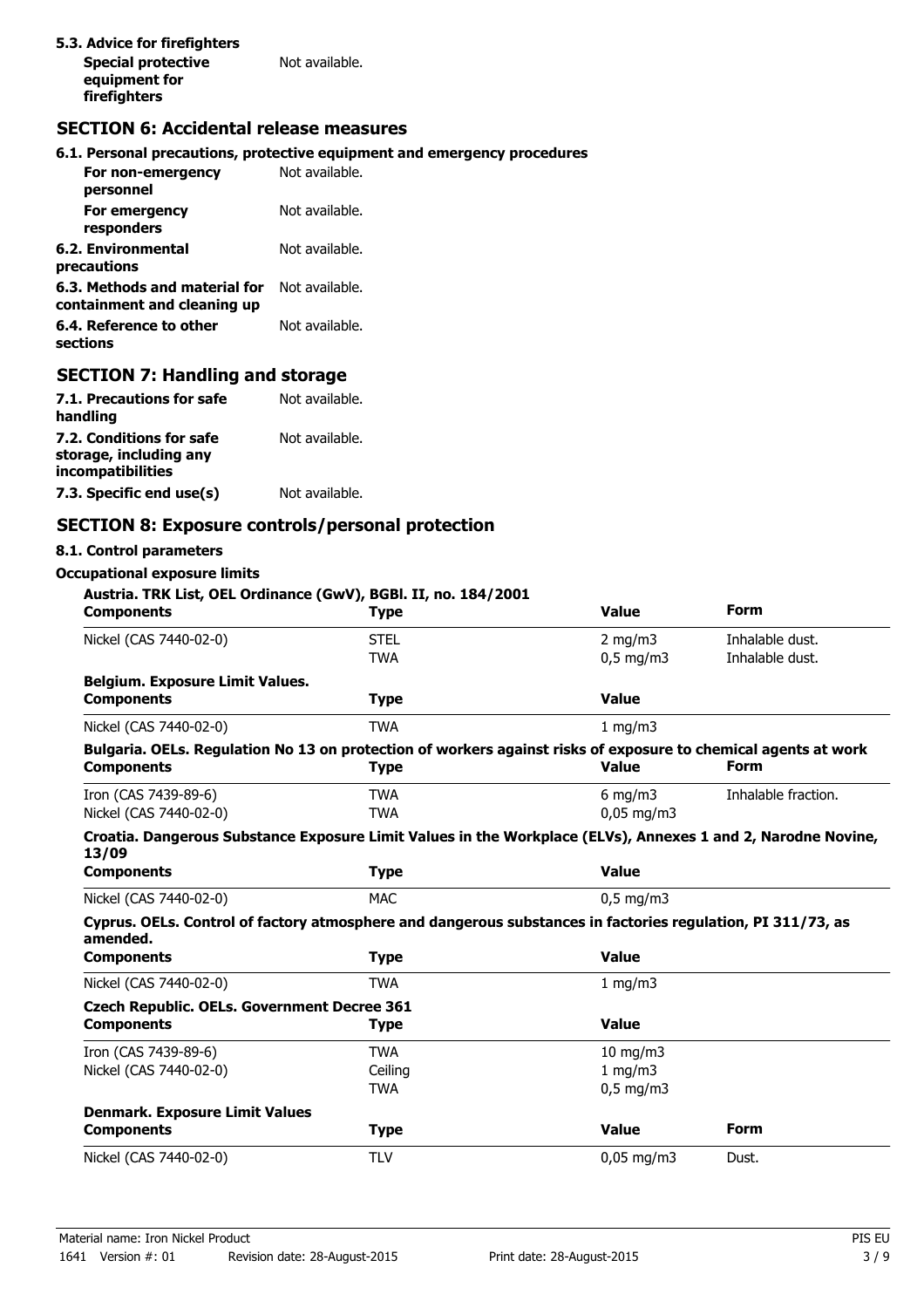| Estonia. OELs. Occupational Exposure Limits of Hazardous Substances. (Annex of Regulation No. 293 of 18<br>September 2001)                                              |                           |                            |                     |
|-------------------------------------------------------------------------------------------------------------------------------------------------------------------------|---------------------------|----------------------------|---------------------|
| <b>Components</b>                                                                                                                                                       | <b>Type</b>               | <b>Value</b>               |                     |
| Nickel (CAS 7440-02-0)                                                                                                                                                  | <b>TWA</b>                | $0,5$ mg/m3                |                     |
| <b>Finland. Workplace Exposure Limits</b><br><b>Components</b>                                                                                                          | <b>Type</b>               | <b>Value</b>               | <b>Form</b>         |
| Nickel (CAS 7440-02-0)                                                                                                                                                  | <b>TWA</b>                | $0,01 \text{ mg/m}$ 3      | Respirable.         |
| France. Threshold Limit Values (VLEP) for Occupational Exposure to Chemicals in France, INRS ED 984<br><b>Components</b>                                                | <b>Type</b>               | <b>Value</b>               |                     |
| Nickel (CAS 7440-02-0)                                                                                                                                                  | <b>VME</b>                | 1 $mq/m3$                  |                     |
| Greece. OELs (Decree No. 90/1999, as amended)<br><b>Components</b>                                                                                                      | <b>Type</b>               | <b>Value</b>               |                     |
| Nickel (CAS 7440-02-0)                                                                                                                                                  | TWA                       | 1 mg/m3                    |                     |
| Hungary. OELs. Joint Decree on Chemical Safety of Workplaces<br><b>Components</b>                                                                                       | <b>Type</b>               | <b>Value</b>               |                     |
| Nickel (CAS 7440-02-0)                                                                                                                                                  | Ceiling                   | $0,1$ mg/m3                |                     |
| Iceland. OELs. Regulation 154/1999 on occupational exposure limits<br><b>Components</b>                                                                                 | <b>Type</b>               | <b>Value</b>               | Form                |
| Nickel (CAS 7440-02-0)                                                                                                                                                  | TWA                       | $0,05$ mg/m3               | Dust.               |
| <b>Ireland. Occupational Exposure Limits</b><br><b>Components</b>                                                                                                       | <b>Type</b>               | <b>Value</b>               |                     |
| Nickel (CAS 7440-02-0)                                                                                                                                                  | <b>TWA</b>                | $0,5$ mg/m3                |                     |
| <b>Italy. Occupational Exposure Limits</b><br><b>Components</b>                                                                                                         | <b>Type</b>               | <b>Value</b>               | Form                |
| Nickel (CAS 7440-02-0)                                                                                                                                                  | <b>TWA</b>                | $1,5$ mg/m3                | Inhalable fraction. |
| Latvia. OELs. Occupational exposure limit values of chemical substances in work environment<br><b>Components</b>                                                        | <b>Type</b>               | <b>Value</b>               |                     |
| Nickel (CAS 7440-02-0)                                                                                                                                                  | <b>TWA</b>                | $0,05 \,\mathrm{mg/m}$     |                     |
| Lithuania. OELs. Limit Values for Chemical Substances, General Requirements<br><b>Components</b>                                                                        | <b>Type</b>               | <b>Value</b>               |                     |
| Nickel (CAS 7440-02-0)                                                                                                                                                  | <b>TWA</b>                | $0.5$ mg/m3                |                     |
| Norway. Administrative Norms for Contaminants in the Workplace<br><b>Components</b>                                                                                     | <b>Type</b>               | <b>Value</b>               |                     |
| Nickel (CAS 7440-02-0)                                                                                                                                                  | <b>TLV</b>                | $0,05 \,\mathrm{mg/m}$     |                     |
| Poland. MACs. Minister of Labour and Social Policy Regarding Maximum Allowable Concentrations and Intensities<br>in Working Environment                                 |                           |                            |                     |
| <b>Components</b>                                                                                                                                                       | <b>Type</b>               | <b>Value</b>               |                     |
| Nickel (CAS 7440-02-0)                                                                                                                                                  | <b>TWA</b>                | $0,25$ mg/m3               |                     |
| Portugal. VLEs. Norm on occupational exposure to chemical agents (NP 1796)<br><b>Components</b>                                                                         | <b>Type</b>               | <b>Value</b>               | <b>Form</b>         |
| Nickel (CAS 7440-02-0)                                                                                                                                                  | TWA                       | $1,5$ mg/m3                | Inhalable fraction. |
| Romania. OELs. Protection of workers from exposure to chemical agents at the workplace<br><b>Components</b>                                                             | <b>Type</b>               | <b>Value</b>               |                     |
| Nickel (CAS 7440-02-0)                                                                                                                                                  | <b>STEL</b><br><b>TWA</b> | $0,5$ mg/m3<br>$0,1$ mg/m3 |                     |
| Slovakia. OELs. Regulation No. 300/2007 concerning protection of health in work with chemical agents<br><b>Components</b>                                               | <b>Type</b>               | <b>Value</b>               |                     |
| Iron (CAS 7439-89-6)                                                                                                                                                    | <b>TWA</b>                | $6$ mg/m $3$               |                     |
| Slovenia. OELs. Regulations concerning protection of workers against risks due to exposure to chemicals while<br>working (Official Gazette of the Republic of Slovenia) |                           |                            |                     |
| <b>Components</b>                                                                                                                                                       | <b>Type</b>               | <b>Value</b>               | <b>Form</b>         |
| Nickel (CAS 7440-02-0)                                                                                                                                                  | <b>TWA</b>                | $0,5$ mg/m3                | Inhalable fraction. |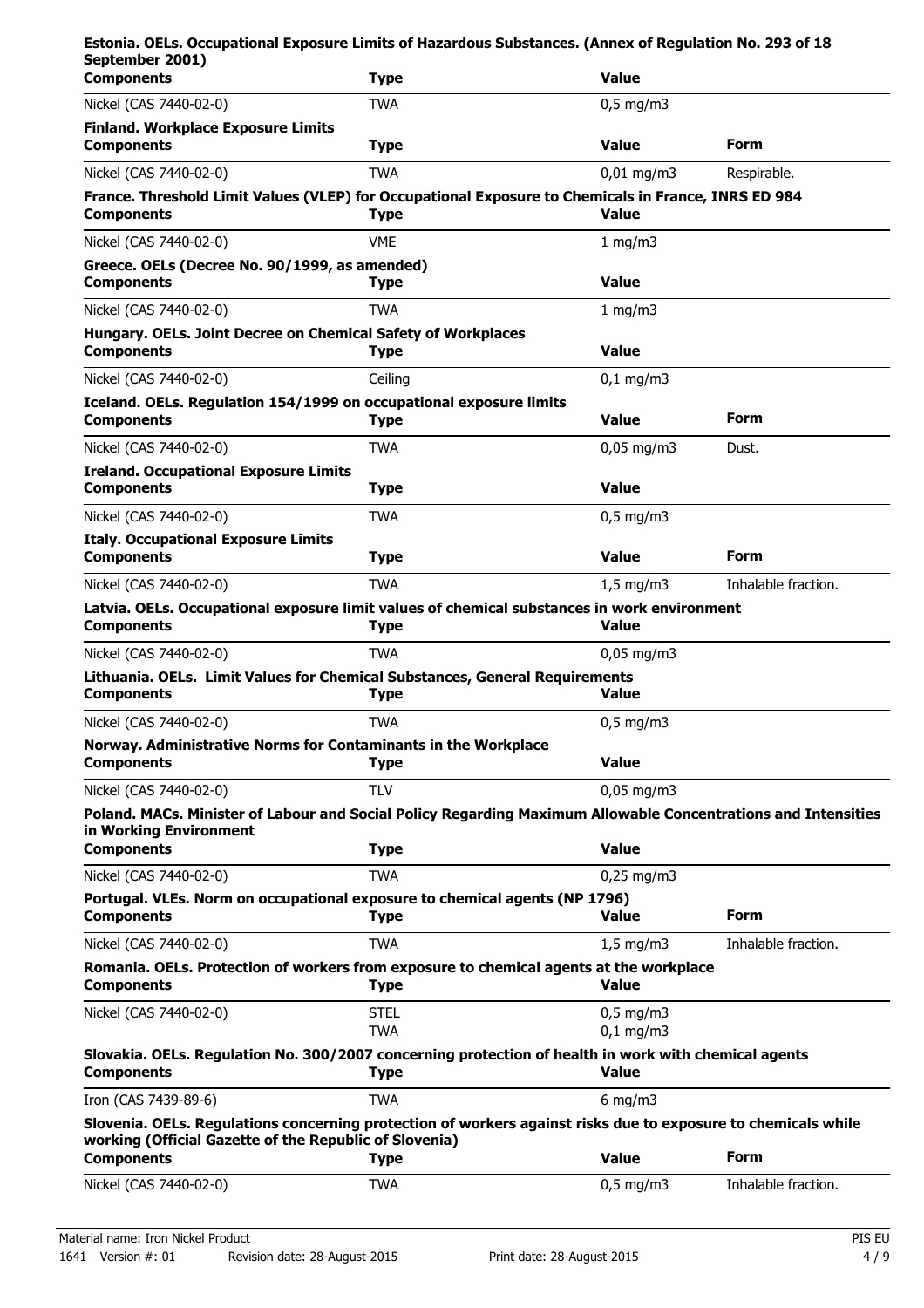| <b>Spain. Occupational Exposure Limits</b>        |             |                    |                 |
|---------------------------------------------------|-------------|--------------------|-----------------|
| <b>Components</b>                                 | <b>Type</b> | <b>Value</b>       |                 |
| Nickel (CAS 7440-02-0)                            | <b>TWA</b>  | 1 $mq/m3$          |                 |
| <b>Sweden. Occupational Exposure Limit Values</b> |             |                    |                 |
| <b>Components</b>                                 | <b>Type</b> | <b>Value</b>       | <b>Form</b>     |
| Nickel (CAS 7440-02-0)                            | <b>TWA</b>  | $0.5$ mg/m3        | Total dust.     |
| Switzerland. SUVA Grenzwerte am Arbeitsplatz      |             |                    |                 |
| <b>Components</b>                                 | <b>Type</b> | <b>Value</b>       | <b>Form</b>     |
| Nickel (CAS 7440-02-0)                            | <b>TWA</b>  | $0.5 \text{ mg/m}$ | Inhalable dust. |
| UK. EH40 Workplace Exposure Limits (WELs)         |             |                    |                 |
| <b>Components</b>                                 | Type        | <b>Value</b>       |                 |
| Nickel (CAS 7440-02-0)                            | <b>TWA</b>  | $0.5 \text{ mg/m}$ |                 |

## **Biological limit values**

**Czech Republic. Limit Values for Indictators of Biological Exposure Tests in Urine and Blood, Annex 2, Tables 1 and 2, Government Decree 432/2003 Sb.**

| <b>Components</b>      | Value                  | <b>Determinant</b> | <b>Specimen</b>        | <b>Sampling time</b> |  |
|------------------------|------------------------|--------------------|------------------------|----------------------|--|
| Nickel (CAS 7440-02-0) | 0,077 umol/mmol        | <b>Nickel</b>      | Creatinine in<br>urine | ∗                    |  |
|                        | $0.04 \,\mathrm{mq/q}$ | <b>Nickel</b>      | Creatinine in<br>urine | ж                    |  |

\* - For sampling details, please see the source document.

|                   |              |                    |          | Finland. HTP-arvot, App 2., Biological Limit Values, (BRA/BGV), Social Affairs and Ministry of Health |
|-------------------|--------------|--------------------|----------|-------------------------------------------------------------------------------------------------------|
| <b>Components</b> | <b>Value</b> | <b>Determinant</b> | Specimen | Sampling time                                                                                         |
|                   |              |                    |          |                                                                                                       |

Nickel (CAS 7440-02-0) 0,1 umol/l Nickel Urine \*

\* - For sampling details, please see the source document.

## **Hungary. Chemical Safety at Workplace Ordinance Joint Decree No. 25/2000 (Annex 2): Permissible limit values of biological exposure (effect) indices**

| <b>Components</b>      | Value             | <b>Determinant</b> | <b>Specimen</b>        | <b>Sampling time</b> |  |
|------------------------|-------------------|--------------------|------------------------|----------------------|--|
| Nickel (CAS 7440-02-0) | $0.02$ ma/a       | <b>Nickel</b>      | Creatinine in<br>urine | $\ast$               |  |
|                        | $0.038$ µmol/mmol | <b>Nickel</b>      | Creatinine in<br>urine | ∗                    |  |

\* - For sampling details, please see the source document.

| Switzerland. BAT-Werte (Biological Limit Values in the Workplace as per SUVA)<br><b>Components</b> | <b>Value</b>   | <b>Determinant</b> | <b>Specimen</b> | <b>Sampling time</b> |  |
|----------------------------------------------------------------------------------------------------|----------------|--------------------|-----------------|----------------------|--|
| Nickel (CAS 7440-02-0)                                                                             | $45 \mu g/l$   | <b>Nickel</b>      | Urine           | $\ast$               |  |
| * - For sampling details, please see the source document.                                          |                |                    |                 |                      |  |
| <b>Recommended monitoring</b><br>procedures                                                        | Not available. |                    |                 |                      |  |
| <b>Derived no-effect level</b><br>(DNEL)                                                           | Not available. |                    |                 |                      |  |
| <b>Predicted no effect</b><br>concentrations (PNECs)                                               | Not available. |                    |                 |                      |  |
| 8.2. Exposure controls                                                                             |                |                    |                 |                      |  |
| Appropriate engineering<br>controls                                                                | Not available. |                    |                 |                      |  |
| Individual protection measures, such as personal protective equipment                              |                |                    |                 |                      |  |
| Eye/face protection                                                                                | Not available. |                    |                 |                      |  |
| <b>Skin protection</b>                                                                             |                |                    |                 |                      |  |
| - Hand protection                                                                                  | Not available. |                    |                 |                      |  |
| - Other                                                                                            | Not available. |                    |                 |                      |  |
| <b>Respiratory protection</b>                                                                      | Not available. |                    |                 |                      |  |
| <b>Thermal hazards</b>                                                                             | Not available. |                    |                 |                      |  |
| <b>Hygiene measures</b>                                                                            | Not available. |                    |                 |                      |  |
| <b>Environmental exposure</b><br>controls                                                          | Not available. |                    |                 |                      |  |

Material name: Iron Nickel Product PIS EU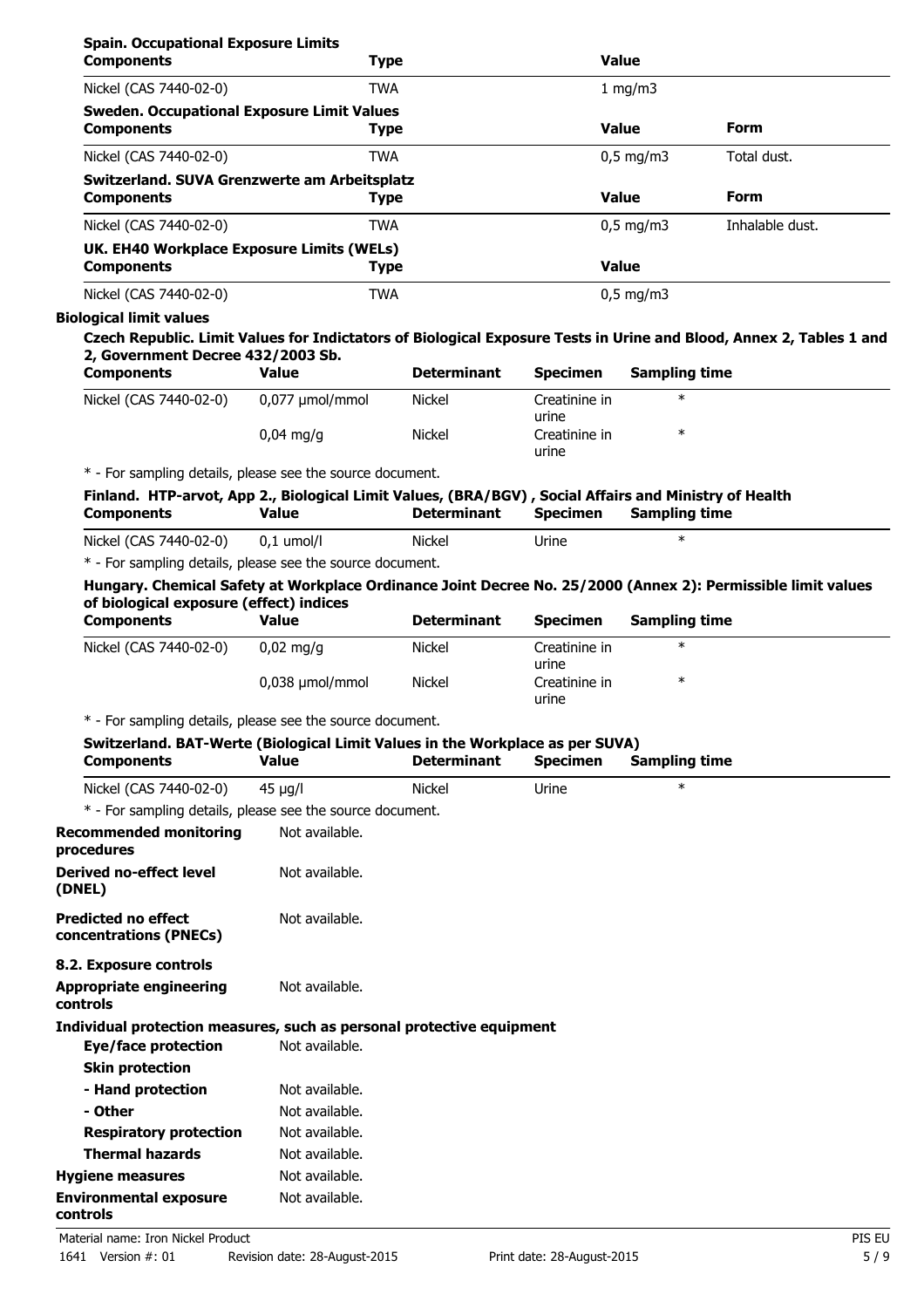# **SECTION 9: Physical and chemical properties**

# **9.1. Information on basic physical and chemical properties**

| <b>Appearance</b>                                 |                             |  |
|---------------------------------------------------|-----------------------------|--|
| Physical state                                    | Solid.                      |  |
| Form                                              | Not available.              |  |
| Colour                                            | Not available.              |  |
| Odour                                             | Not applicable.             |  |
| <b>Odour threshold</b>                            | Not available.              |  |
| рH                                                | Not available.              |  |
| <b>Melting point/freezing point</b>               | 1455 °C (2651 °F) estimated |  |
| Initial boiling point and<br>boiling range        | 2730 °C (4946 °F) estimated |  |
| <b>Flash point</b>                                | Not available.              |  |
| <b>Evaporation rate</b>                           | Not available.              |  |
| Flammability (solid, gas)                         | Not applicable.             |  |
| Upper/lower flammability or explosive limits      |                             |  |
| <b>Flammability limit - lower</b><br>(%)          | Not available.              |  |
| <b>Flammability limit -</b><br>upper $(% )$       | Not available.              |  |
| <b>Vapour pressure</b>                            | 0,00001 hPa estimated       |  |
| <b>Vapour density</b>                             | Not available.              |  |
| <b>Relative density</b>                           | Not available.              |  |
| Solubility(ies)                                   |                             |  |
| <b>Solubility (water)</b>                         | Not available.              |  |
| Solubility (other)                                | Not available.              |  |
| <b>Partition coefficient</b><br>(n-octanol/water) | Not available.              |  |
| <b>Auto-ignition temperature</b>                  | Not available.              |  |
| <b>Decomposition temperature</b>                  | Not available.              |  |
| <b>Viscosity</b>                                  | Not available.              |  |
| <b>Explosive properties</b>                       | Not available.              |  |
| <b>Oxidising properties</b>                       | Not available.              |  |
| 9.2. Other information                            |                             |  |
| <b>Density</b>                                    | 8,91 g/cm3 estimated        |  |
| <b>Specific gravity</b>                           | 8,91 estimated              |  |
| <b>SECTION 10: Stability and reactivity</b>       |                             |  |
| 10.1. Reactivity                                  | Not available.              |  |

| Not available. |
|----------------|
| Not available. |
| Not available. |
| Not available. |
| Not available. |
| Not available. |
|                |

# **SECTION 11: Toxicological information**

| <b>General information</b>                      | Not available. |
|-------------------------------------------------|----------------|
| <b>Information on likely routes of exposure</b> |                |
| <b>Inhalation</b>                               | Not available. |
| <b>Skin contact</b>                             | Not available. |
| Eye contact                                     | Not available. |
| <b>Ingestion</b>                                | Not available. |
| <b>Symptoms</b>                                 | Not available. |
|                                                 |                |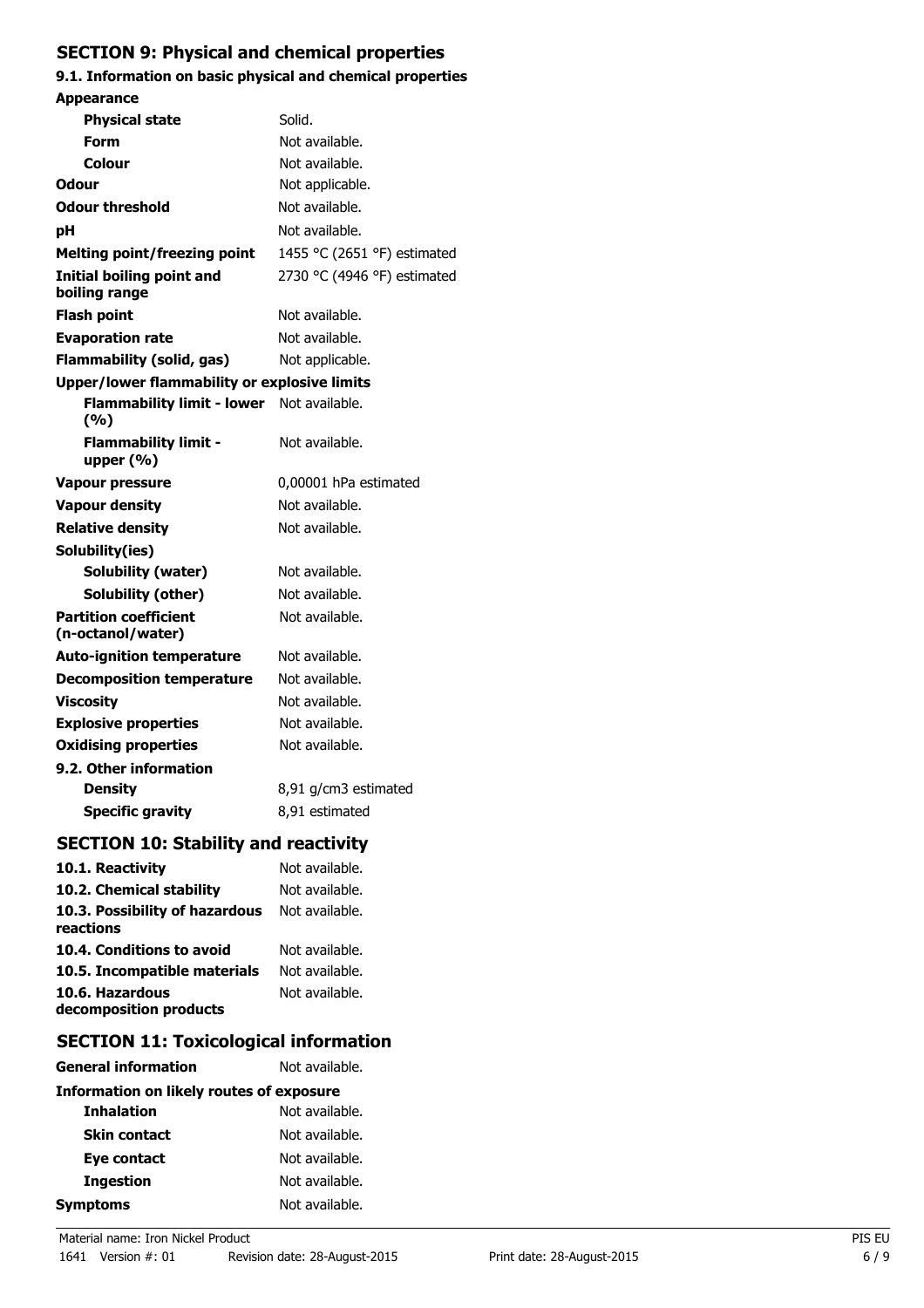### **11.1. Information on toxicological effects**

| <b>Acute toxicity</b>                                         | No data available. |                                     |
|---------------------------------------------------------------|--------------------|-------------------------------------|
| <b>Skin corrosion/irritation</b>                              | Not available.     |                                     |
| Serious eye damage/eye<br>irritation                          | Not available.     |                                     |
| <b>Respiratory sensitisation</b>                              | Not available.     |                                     |
| <b>Skin sensitisation</b>                                     | Not available.     |                                     |
| <b>Germ cell mutagenicity</b>                                 | Not available.     |                                     |
| Carcinogenicity                                               |                    |                                     |
| <b>IARC Monographs. Overall Evaluation of Carcinogenicity</b> |                    |                                     |
| Nickel (CAS 7440-02-0)                                        |                    | 2B Possibly carcinogenic to humans. |
| <b>Reproductive toxicity</b>                                  | Not available.     |                                     |
| Specific target organ toxicity<br>- single exposure           | Not available.     |                                     |
| Specific target organ toxicity<br>- repeated exposure         | Not available.     |                                     |
| <b>Aspiration hazard</b>                                      | Not available.     |                                     |
| Mixture versus substance<br>information                       | Not available.     |                                     |
| <b>Other information</b>                                      | Not available.     |                                     |

# **SECTION 12: Ecological information**

## **12.1. Toxicity**

| Components                                                |                | <b>Species</b>                                            | <b>Test results</b> |
|-----------------------------------------------------------|----------------|-----------------------------------------------------------|---------------------|
| Nickel (CAS 7440-02-0)                                    |                |                                                           |                     |
| Aquatic                                                   |                |                                                           |                     |
| Crustacea                                                 | EC50           | Water flea (Daphnia magna)                                | 1 mg/l, 48 hours    |
| Fish                                                      | LC50           | Fathead minnow (Pimephales promelas) 2,923 mg/l, 96 hours |                     |
| 12.2. Persistence and<br>degradability                    | Not available. |                                                           |                     |
| 12.3. Bioaccumulative<br>potential                        | Not available. |                                                           |                     |
| <b>Partition coefficient</b><br>n-octanol/water (log Kow) | Not available. |                                                           |                     |
| <b>Bioconcentration factor (BCF)</b>                      | Not available. |                                                           |                     |
| 12.4. Mobility in soil                                    | Not available. |                                                           |                     |
| 12.5. Results of PBT<br>and vPvB<br>assessment            |                | Not a PBT or vPvB substance or mixture.                   |                     |
| 12.6. Other adverse effects                               | Not available. |                                                           |                     |
|                                                           |                |                                                           |                     |

# **SECTION 13: Disposal considerations**

## **13.1. Waste treatment methods**

| <b>Residual waste</b>  | Not available. |
|------------------------|----------------|
| Contaminated packaging | Not available. |
| EU waste code          | Not available. |

# **SECTION 14: Transport information**

| <b>ADR</b>                       |                                                    |
|----------------------------------|----------------------------------------------------|
| 14.1. UN number                  | UN3077                                             |
| 14.2. UN proper shipping         | Environmentally hazardous substance, solid, n.o.s. |
| name                             |                                                    |
| 14.3. Transport hazard class(es) |                                                    |
| <b>Class</b>                     | q                                                  |
| <b>Subsidiary risk</b>           |                                                    |
| Label(s)                         | 9                                                  |
| Hazard No. (ADR)                 | 90                                                 |
|                                  |                                                    |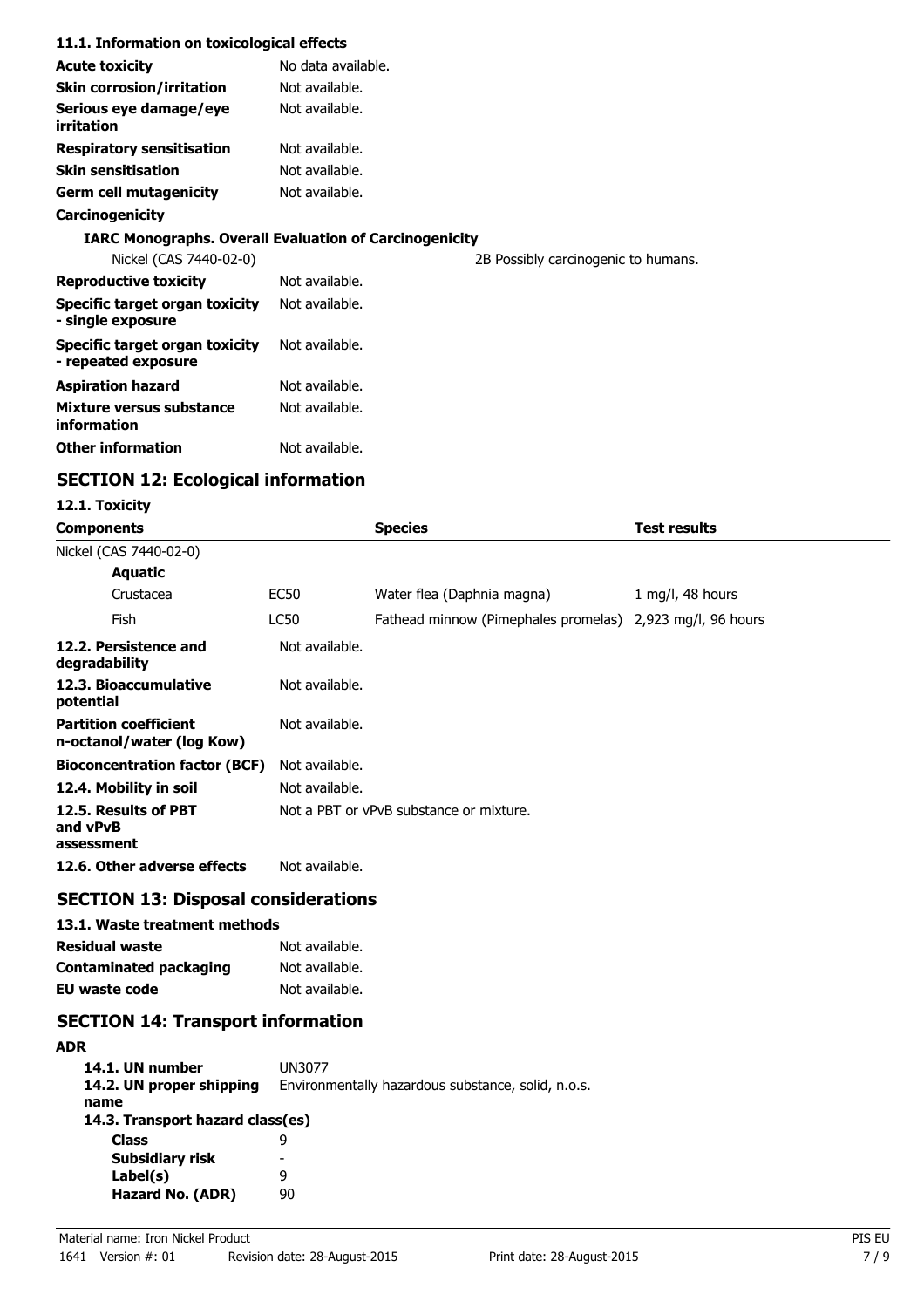**Tunnel restriction** E **code 14.4. Packing group III 14.5. Environmental** Yes **hazards** 14.6. Special precautions Not available. **for user RID 14.1. UN number** UN3077 **14.2. UN proper shipping** Environmentally hazardous substance, solid, n.o.s. **name Class** 9 **14.3. Transport hazard class(es) Subsidiary risk** - **Label(s)** 9 14.4. Packing group **III 14.5. Environmental** Yes **hazards** 14.6. Special precautions Not available. **for user ADN 14.1. UN number** UN3077 **14.2. UN proper shipping** Environmentally Hazardous Solid, N.o.s. **name Class** 9 **14.3. Transport hazard class(es) Subsidiary risk** - **Label(s)** 9 14.4. Packing group **III 14.5. Environmental** Yes **hazards** 14.6. Special precautions Not available. **for user IATA** Not regulated as dangerous goods.

## **IMDG**

Not regulated as dangerous goods.

## **ADN; ADR; RID**



**Marine pollutant**



# **SECTION 15: Regulatory information**

**15.1. Safety, health and environmental regulations/legislation specific for the substance or mixture EU regulations**